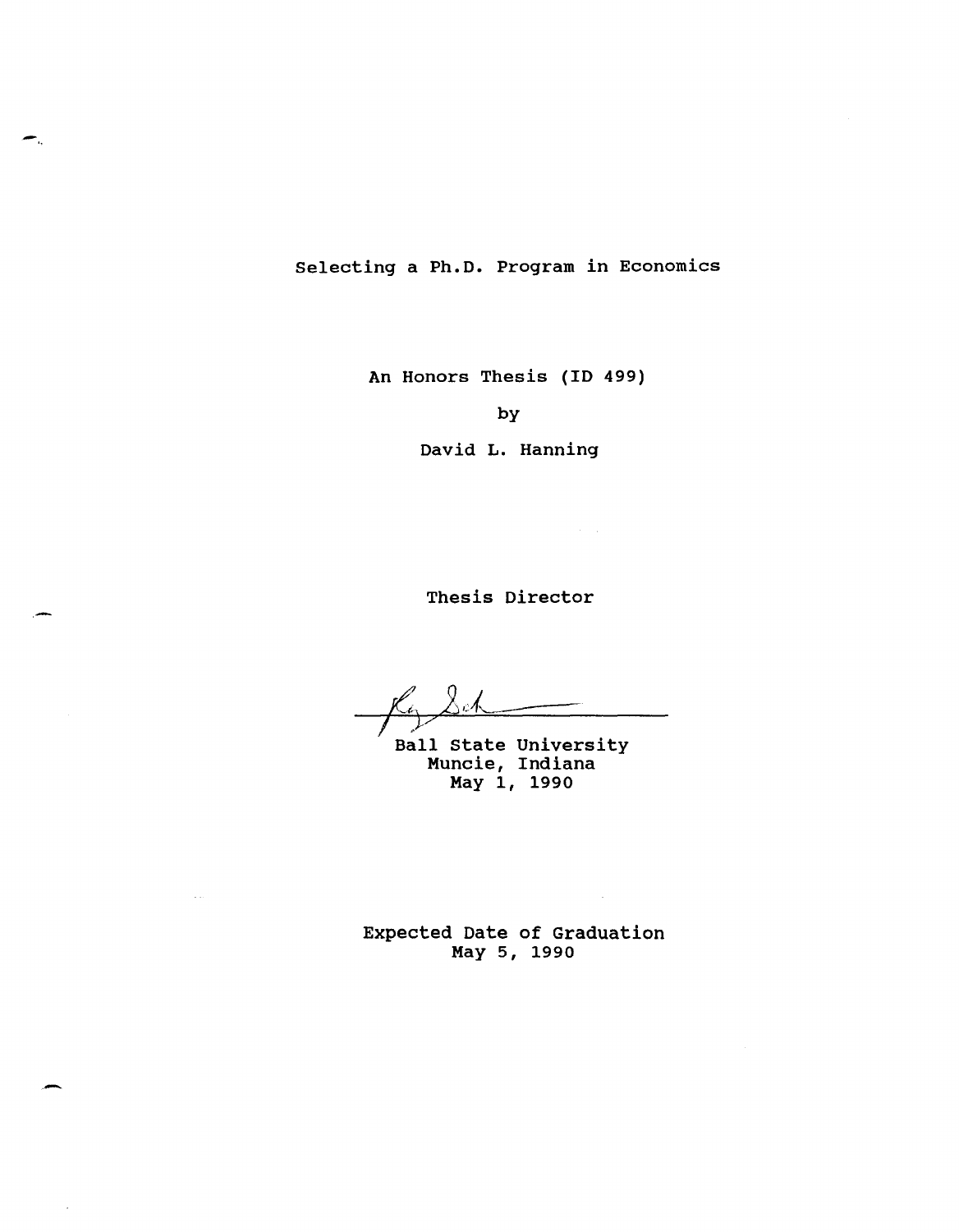completed the Ph.D. Despite the fact that the majority of economists have advanced degrees, there are many job opportunities for those who only have bachelor's degree. A bachelor's degree in economics is one of the broadest degrees in business. It provides the recipient an overall view of how the economy works and allows many roads for specialization. with a bachelors degree in economics you can pursue a variety of different careers in business. Financial analyst, credit analyst, and market-research analyst are just three of the many occupations that are open to economics majors. Economics provides the basic mathematical tools that are needed in these positions, and the analytical methods used in each occupation are similar. Economists with just an undergraduate background can also do well in occupations outside of economics. The rational, systematic thought that is instilled through the study of economics makes the economist a good candidate for jobs that require unbiased decisions.

-

-

.-

The average salaries for computing the opportunity cost of not working vary among the academic, private, and government sectors. Both the government and private sector hire economists with bachelor's degrees. Government jobs pay less than those in the business sector. According to BLS (Bureau of Labor and statistics), salaries for federal jobs that reuire a bachelor's degree started at about \$14,800. A private sector economist with a bachelor's degree started at \$22,400. Thus, assuming a 10% interest rate, the opportunity cost of foregoing a private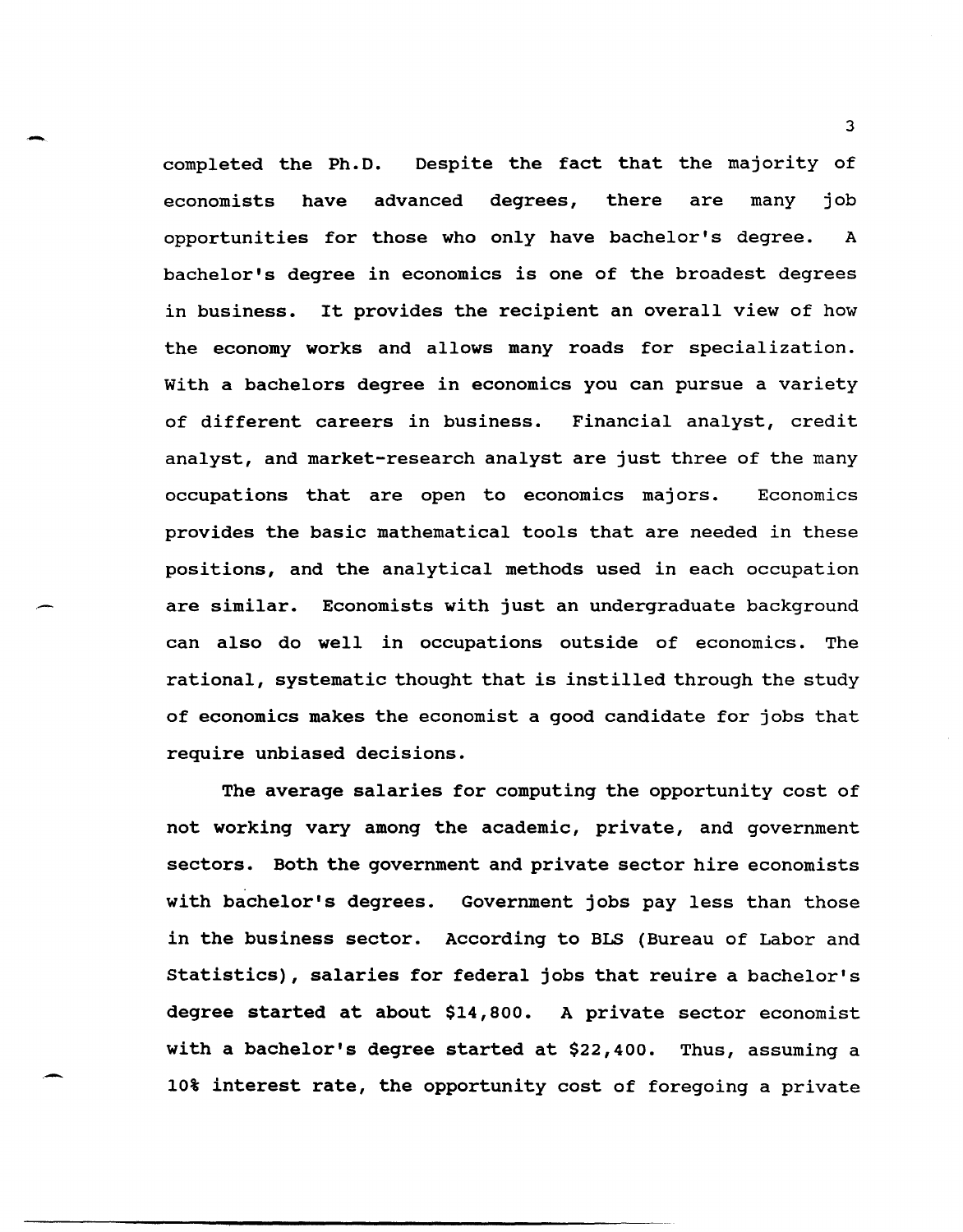sector job for four years is approximately \$70,000 and the opportunity cost of foregoing a government job is approximately \$47,000.

-.

--

To determine whether or not graduate school offers you a normal return to your investment, you must calculate the return from graduate school. On the one hand, if you plan on teaching with your Ph.D, you may find that it takes a long time to pay the costs of graduate school and start earning a profit on your time investment. Starting college professors earn an average of \$35,000 per year. Thus, a professor earns about \$12,500 more than a person using his or her bachelor's degree in the private sector. Using these numbers, it takes approximately eight and one-half years to break even on graduate school. Clearly, a doctoral degree in economics does not lead to instant monetary gratification.

Clearly, the decision to go to graduate school is costlier than the decision to go from high school to college. This is because schooling raises your hourly price to society; thus, a person with a bachelor's degree will have a higher opportunity cost than a person with a high school diploma. Furthermore, the monetary rewards from each year of graduate school are less than the monetary rewards from each year of college because of diminishing marginal monetary returns to education. Ultimately, the decision to go to graduate school depends upon the individual. There are also individual psychic cost and benefits that must be taken into account. The psychic costs and benefits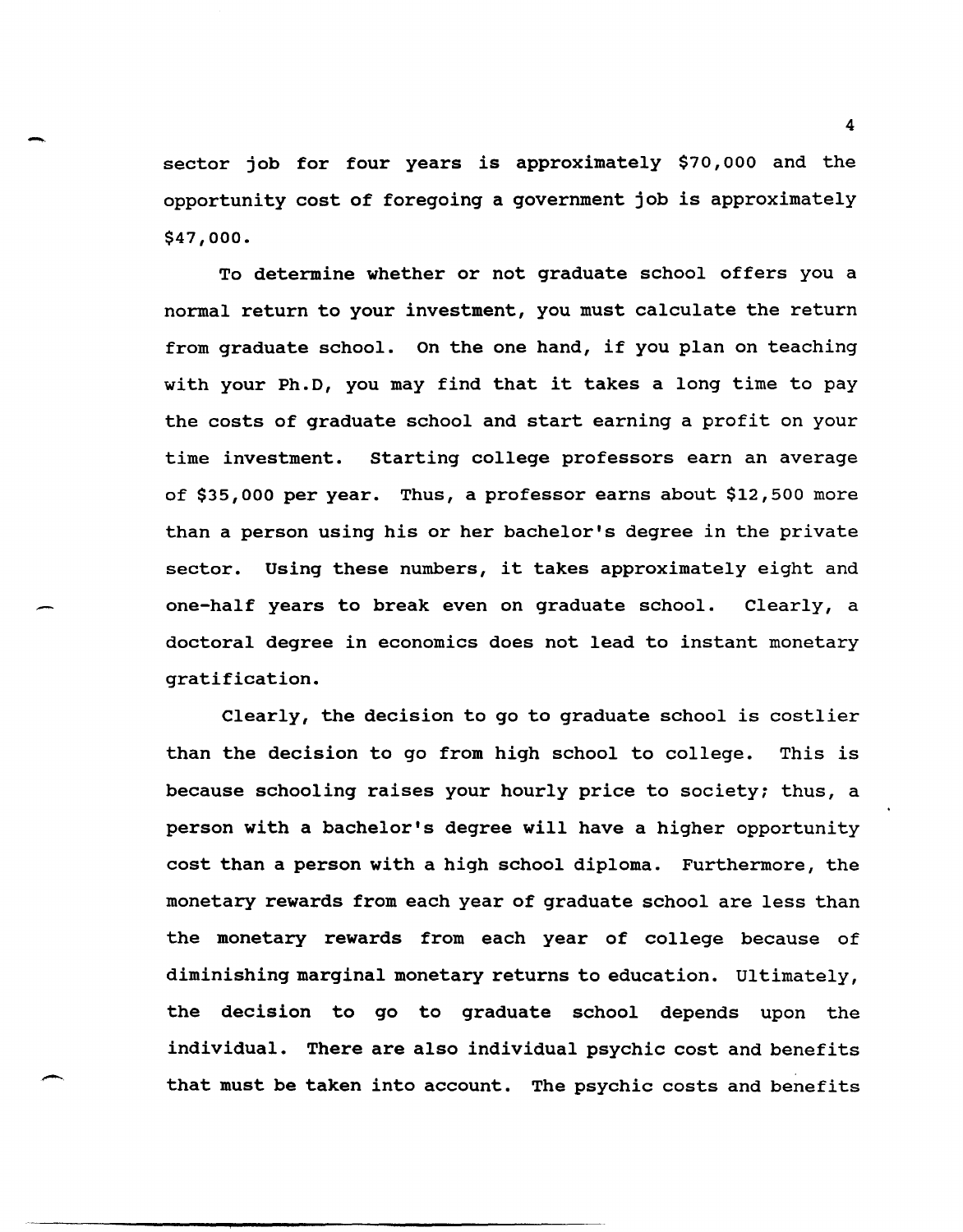are often the deciding factors for the student contemplating graduate school. It is a good idea to list your perceived psychic cost and benefits. A list will help you to weigh the pluses and minuses of getting a Ph.D. For example, a psychic benefit from graduate work is the prestige of the title. An example of a psychic cost is the loneliness of the long hours completing a dissertation or the four years of living on a graduate stipend.

-

-

 $\overline{\phantom{0}}$ 

section 2. The Requirements of a Ph.D. program in Economics.

Once the decision has been made to go to a graduate school in economics, a person must make sure that he or she is prepared to enter a graduate school. All of the top fifty PhD programs in economics require that certain courses be completed before graduate studies begin, and they also have requirements concerning GPA and GRE scores.

The prerequisite undergraduate courses vary from program to program, but without exception an adequate background in economics and mathematics is required to enter a graduate school in economics. A desirable background in economics would be the undergraduate degree in economics. An adequate background in economics would be principles of micro and macroeconomics and intermediate micro and macroeconomics. An adequate background in mathematics would include at least two semesters of calculus, a semester of linear algebra, and a semester of mathematical statistics.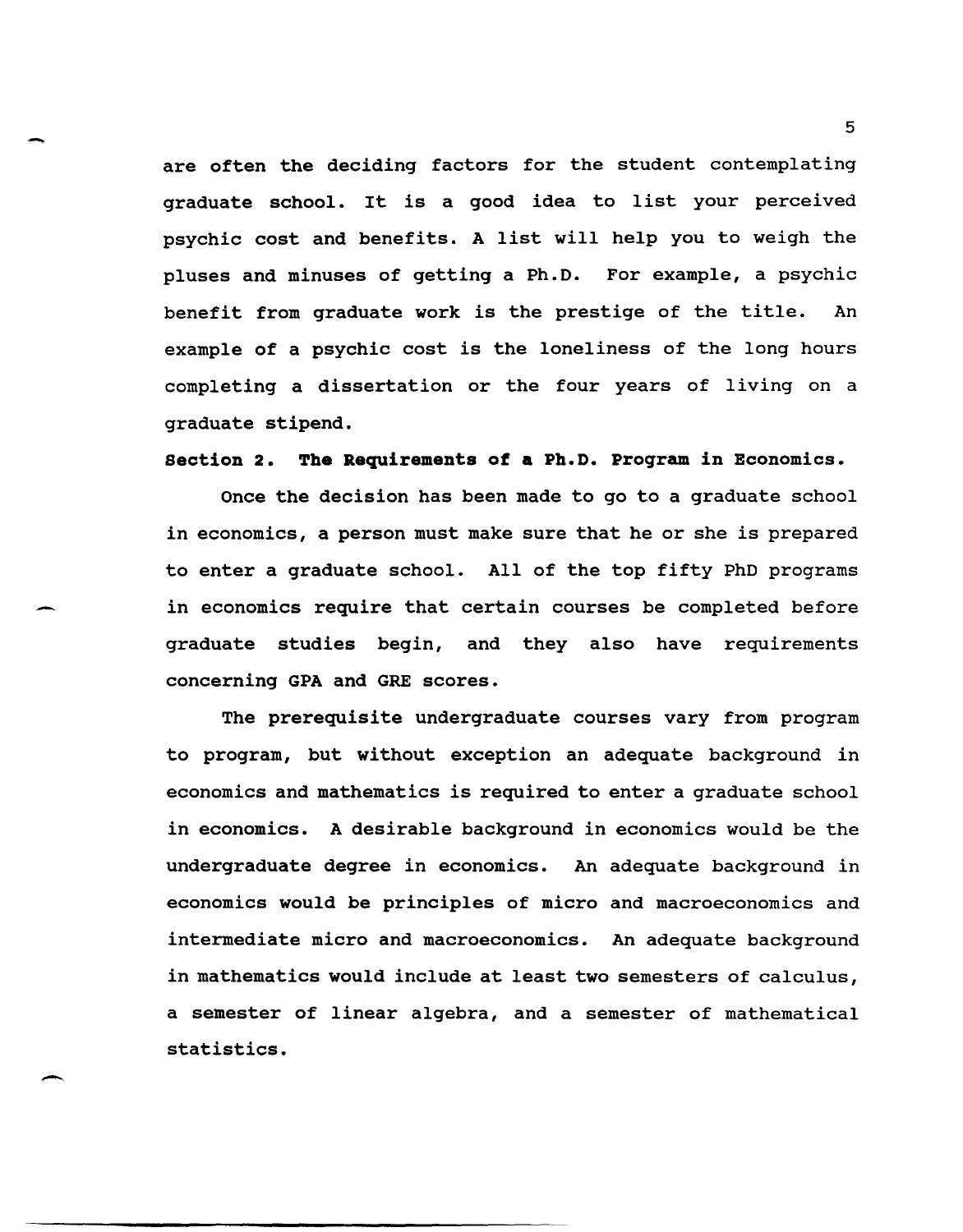- <sup>6</sup> The GRE is the next consideration. Scores for the Graduate Records Exam are required in the admission application of all of the top 50 schools. Essentially, the GRE is an advanced SAT. The GRE has three tests designed to evaluate a person's verbal, quantitative, and analytical abilities. In addition some schools require the applicant to take the subject test in economics; therefore, if you have a strong background in economics, it is advisable that you take the subject test.

> Most graduate schools do not publish minimum acceptable GRE scores. But an applicant's GRE score on each exam should be at least 600-650. Furthermore, a poor GRE can be reconciled with an impressive GPA. Moreover, GPAs and GRE scores are not the only criteria considered during the selection process. For example, recommendation letters playa big role in the decision to admit a candidate. The higher your score on the GRE exams and the higher your GPA, however, the more likely you will be admitted to the graduate school of your choice and the more likely you will receive assistance. That is, the GRE exams and your GPA are the best indicators of your future success in graduate school.

section 3. The Choice of a Ph.D. Proqram in Economics.

Once the decision has been made to get a Ph.D. in economics and the applicant has met the requirements to get into a graduate program, a school must be chosen. The choice of the ideal school entails a matching of your personal constraints to the school's curriculum. The only way to do this is to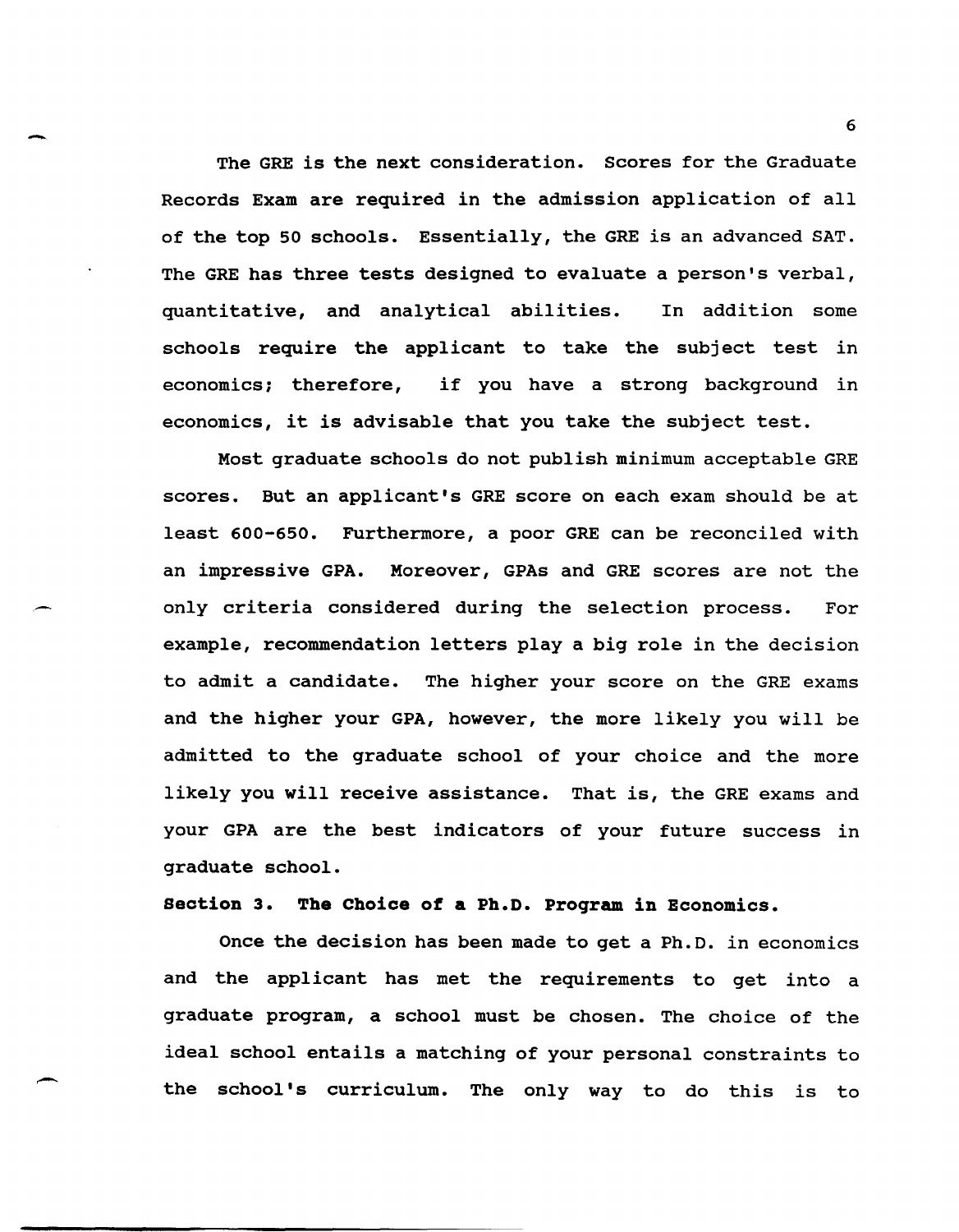investigate schools and then send applications away to those that you like and would qualify for.

-

-

After you have evaluated your personal abilities and academic achievements, you can begin to narrow down a group of schools that fit your background. Some considerations when choosing a graduate school may be financial support, geographic location, and the type of graduate school.

The financial support from a graduate school may be an assistantship or fellowship. A fellowship is given to the brightest applicants and pays tuition and a stipend. Moreover, the fellow has no official responsibilities except his own work. Unless you are an exceptional candidate, you will not receive a fellowship. An assistantship is essentially a job. Assistantships are less competitive than fellowships. But assistantship are scarce goods because there are more applicants than available assistantships. Some schools will not accept an applicant unless they plan to give him an assistantship. That is, they will have a cutoff of how many applicants they will accept and will give them all assistantships. other schools will accept other applicants without offering them an assistantship. Duties of a graduate assistant vary depending on the nature of her graduate assistantship. Most graduate assistantships are for 20 hours per week. Teaching assistants may help out in large classes by providing review sessions each week or they may have their own principles courses in which they are responsible for the entire teaching and giving grades.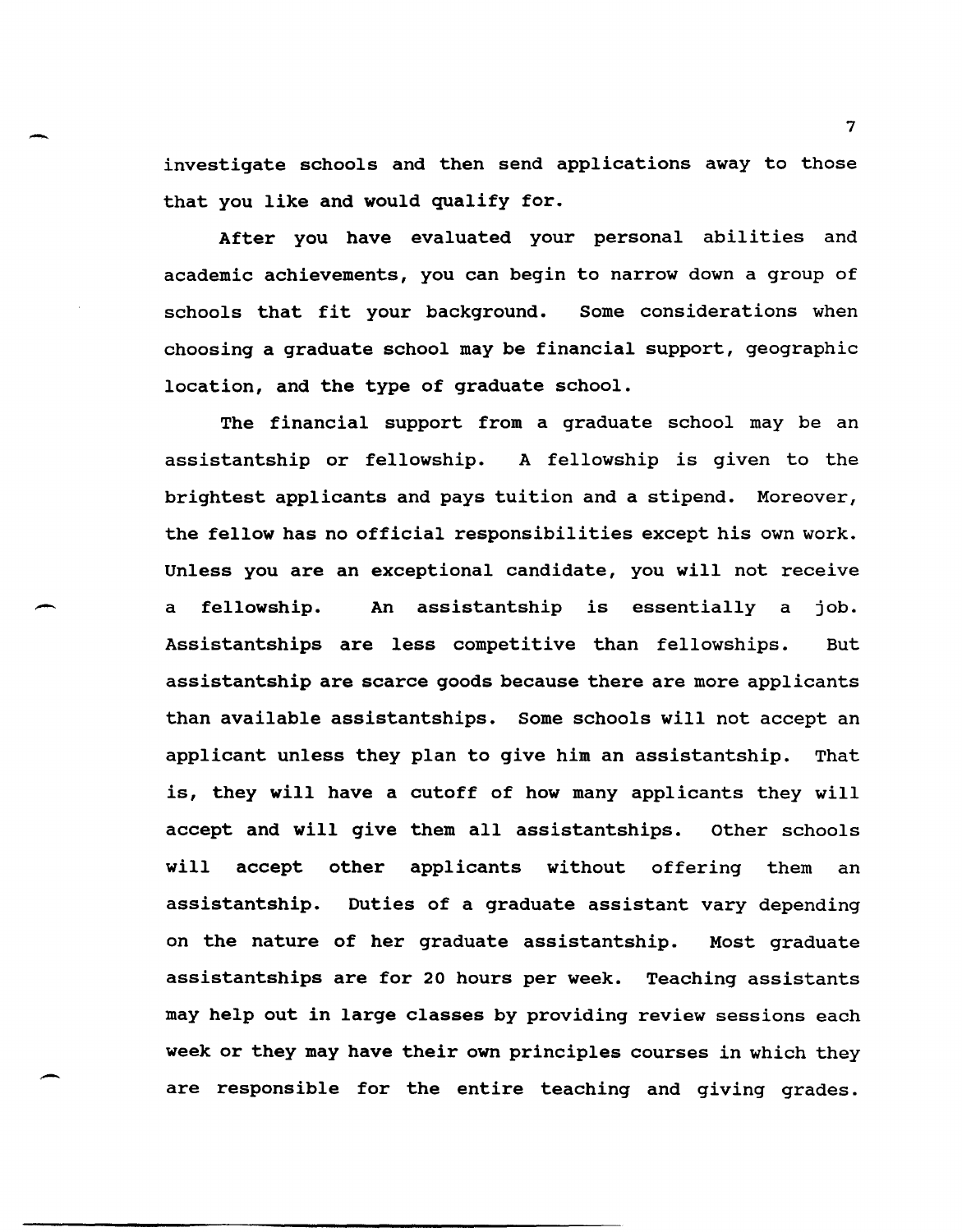Teaching .assistants normally spend 20 hours per week in fulfilling their duties. Research assistants provide assistance to professors that are actively engaged in research. Some research assistants go to the library to review the literature on a particular research problem; other research assistants input data into the computer. Gradually, the research assistant is given additional duties like interpreting data. Since most professors get a research assistant and some professors are more active than others in research, a research assistant spends anywhere from 5 to 20 hours a week in fulfilling his duties. Finally, some graduate assistants grade papers and perform other administrative work for the department. Like the research assistant, these graduate assistants spend from 5 to 20 hours per week in fulfilling their duties.

-

-

-

If an assistant is successful in his graduate work and fulfills his duties as an assistant, he will be offered the assistantship back each year. In addition, an assistant may be offered summer research assistantships and grants to do independent research. These opportunities are generally available in the third and fourth year of graduate work.

In addition, a graduate student may supplement his or her income with a student loan. Some schools treat fellowships and assistantships as financial aid. Therefore, a graduate student may not be able to obtain a guaranteed student loan. A popular alternative is the plus loan. A disadvantage of this loan, however, is that interest on the loan immediately accrues.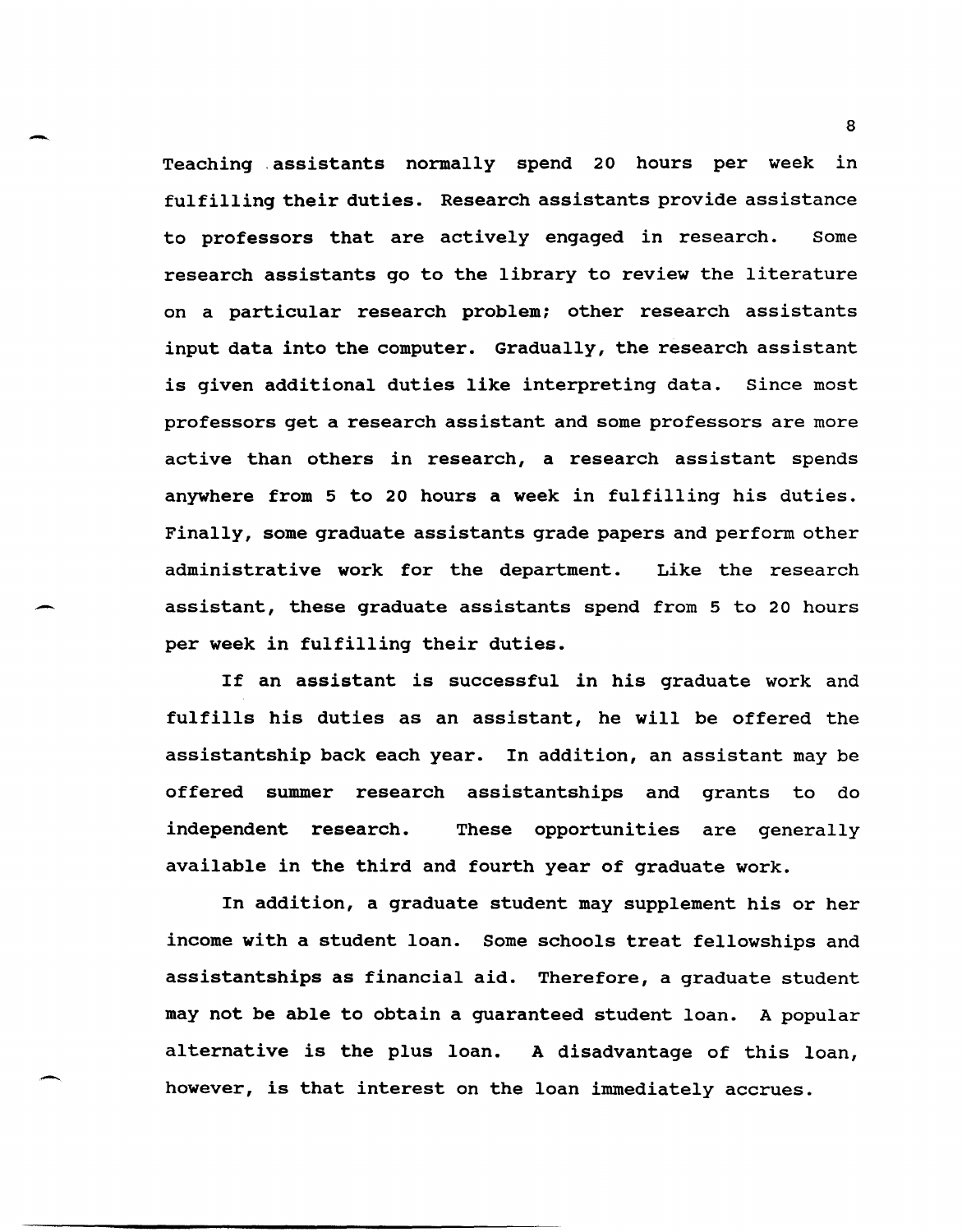In investigating schools that do offer doctoral degrees in economics, you will find that the general path to that degree is similar among many schools. One of the primary distinguishing factors, is the schools status as a research college or a teaching college. Although most graduate programs claim to be top notch in both categories, there is usually an emphasis placed on training teachers or researchers. In addition, some graduate schools are more mathematical than others. Thus, deciding on whether teaching or research is more important to you and determining your preferences for mathematics, can help you eliminate certain colleges that are not consistent with your preferences.

# **section 4. The Application Process.**

-

-

-

Applying to a graduate school is a time consuming process. But this task can be made easier if the candidate knows what to expect and is realistic about her goals and abilities. The application process involves three tasks: l)sending letters to respective schools; 2) applying for and taking the GRE; 3)obtaining reference letters.

To start the application process, send letters of inquiry to those schools that you are interested in around the last of November. Graduate schools will send you information and application sometime in December or early January. The application deadline varies from school to school but most schools have a deadline falling between February 14 and March 1. The application process is very time consuming especially

9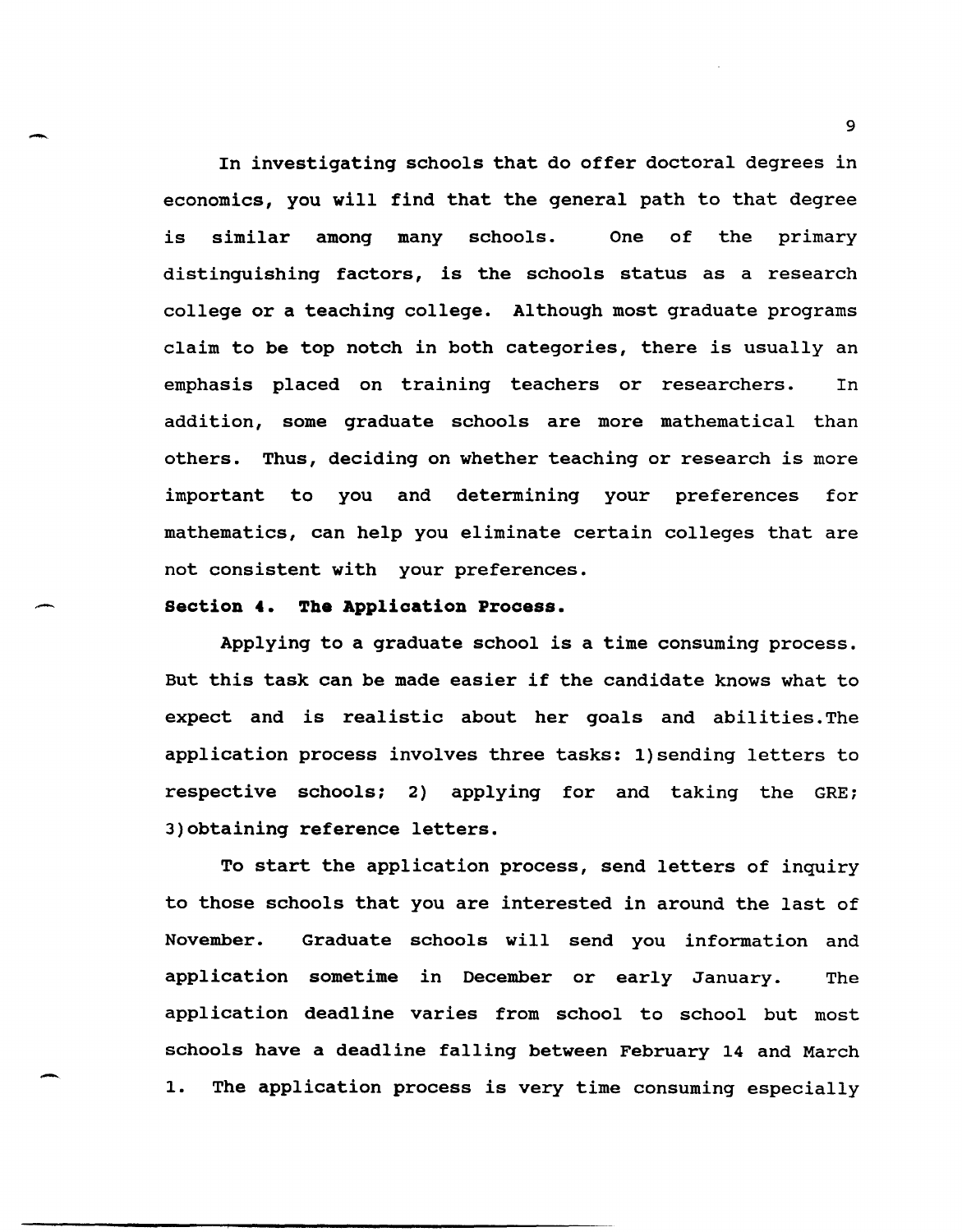- <sup>10</sup> when filling out the first application. Therefore, do not procrastinate when filling out the applications. When filling out other schools' applications you can benefit from the experience obtained from filling out the first application. That is, there are increasing returns to filling out applications. Most of the application is filling out basic information like your name, address, social security number, and the schools you have attended. Do not be surprised if you fill out the same information on several forms. Most schools require an application to the particular department and a general application to the school itself. The application may require a short essay on why you wish to go to graduate school, or how you believe a particular school may help you fulfill career goals. After completing the first application, make a copy of it so that you can quickly fill out other applications. Another requirement of application is sending graduate transcripts. Again, this may take time. Some schools will send your transcripts out the next day. Other schools may take longer. Hence, give your undergraduate school plenty of notice when requesting a transcript. Applying to these schools is costly. Not only is time involved but also some schools require an application fee. The application fee ranges from \$35 to \$50. In addition, GRE examination services charges a fee to send your grade report to each school that you apply to. Finally, it is wise to fill out a financial aid application after you have accepted at a particular school and after they have given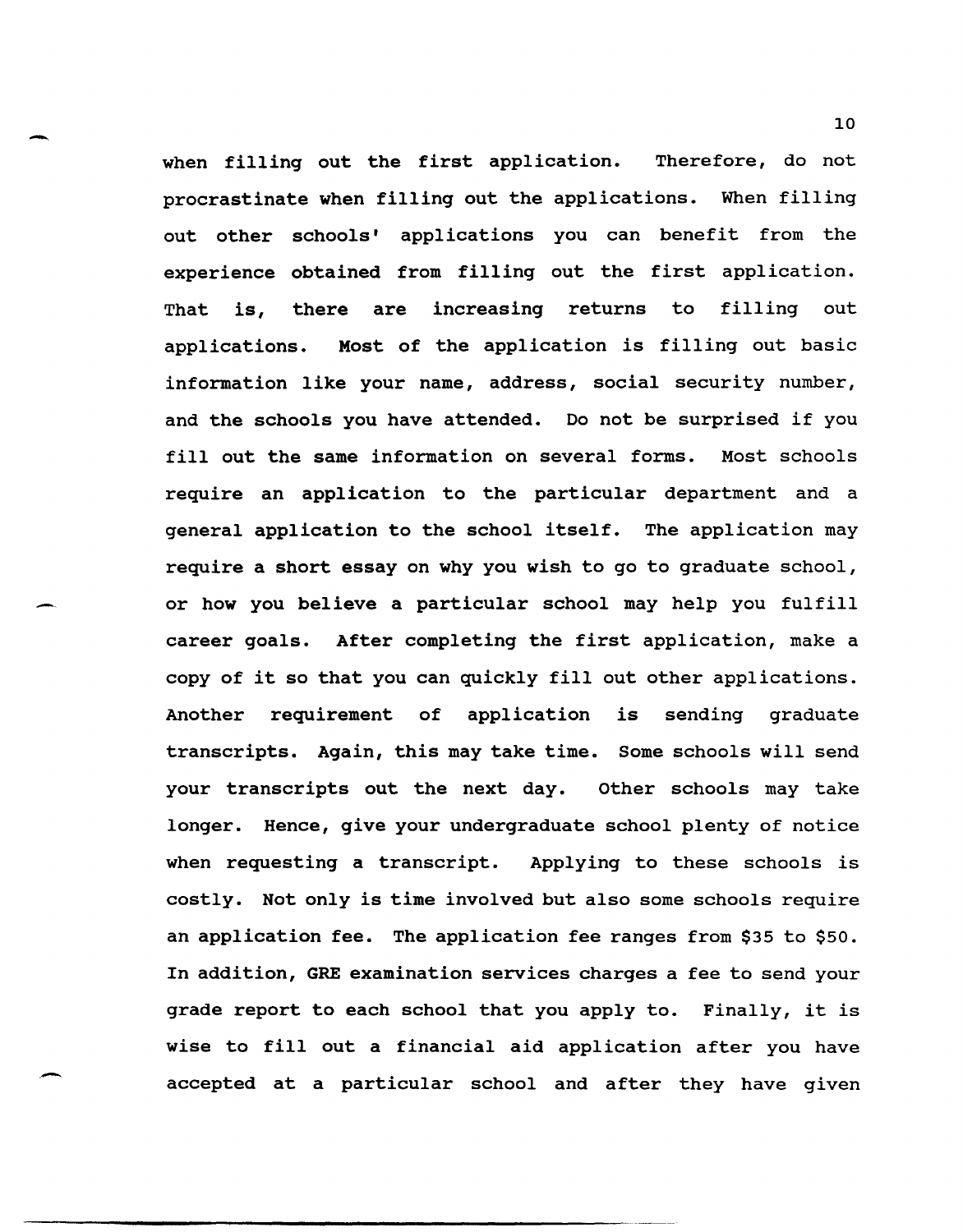financial aid in case you need a loan to supplement your income.

-

-

The GRE is offered once every two months and costs \$35 for the general tests and \$35 for the subject test in economics. A GRE information bulletin can be obtained from your university's financial aid office. In this bulletin, there is a sample test. In addition, there are booklets and short courses that can help a person study for the exams. It is advisable to prepare for these exams. The questions in these booklets will not be the same as the ones you will be tested on but you can get a good idea of the types of questions asked and the areas in which you should brush up on. A general rule of thumb is that you should concentrate on the subjects which will get you the highest return. Time is a scarce resource. Most people study for these exams while they are taking other classes. Therefore, instead of trying to do everything, concentrate on brushing up on those areas in which you can make the strongest showing. In addition, reserve about one hour each night to prepare for the exam. Do not wait until a couple of weeks before the exam and try to cram.

The next consideration in the application process is letters of recommendation. The form of the letters will vary from school to school. Some schools require the reference write a letter discussing the candidates qualifications. other schools require the reference to fill out specific questions on a form. Most of the top 50 schools require 3-4 letters of recommendation. You should choose professors who are familiar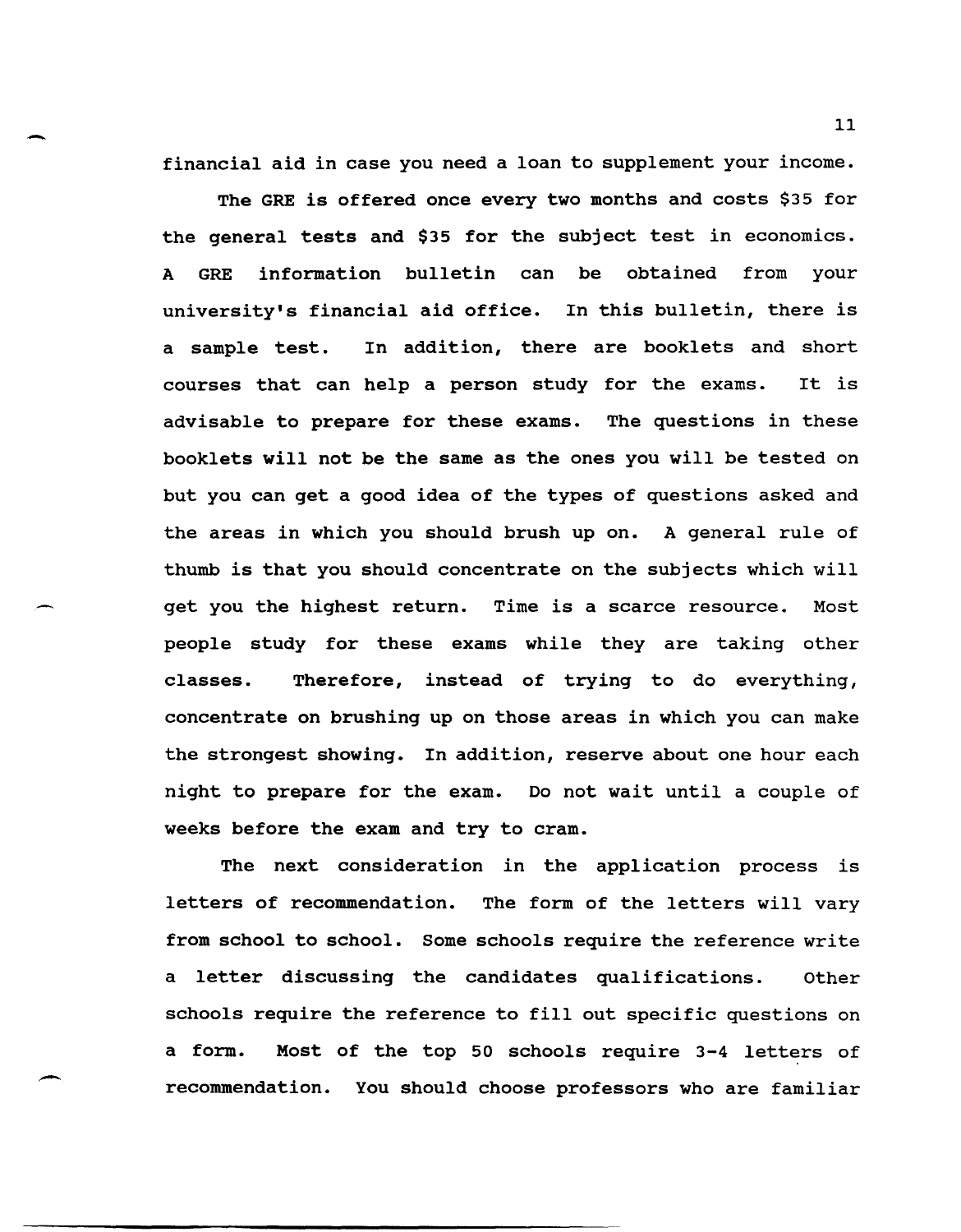with your undergraduate work in economics and mathematics. In general, these are the professors that you have taken a number of classes from. When asking a professor for a reference, give him or her a resume that describes your academic career and future goals. Choose a professor that will take this task seriously. Most professors will not turn you down when you ask for a reference letter. But some professors do not take this task seriously enough. Since the marginal benefits to the professor from writing the letter are low, some professors have a tendency to procrastinate. The ultimate responsibility, however, in getting the reference letter out is the applicant. Graduate schools do not care why your reference letters are not in. If the reference letters are not turned in on time, the school may simply reject your application. Thus, ask the professor two to three weeks ahead of time for the letter of recommendation. stress to the professor the deadline of application. Finally, check back with the professor to see if he has completed the letter. The graduate school sometimes may write you a letter listing the references who have not sent in your letters. Moreover, an applicant can call the graduate school to ask if everything is in.

-

--

-

# **section 5. The Description of a Typical Ph.D. Program.**

In this section, we describe what a typical Ph.D. program in economics is like. The topics that are discussed in this section include: core courses, areas of specialization, preliminary examinations, and the writing of the doctoral

12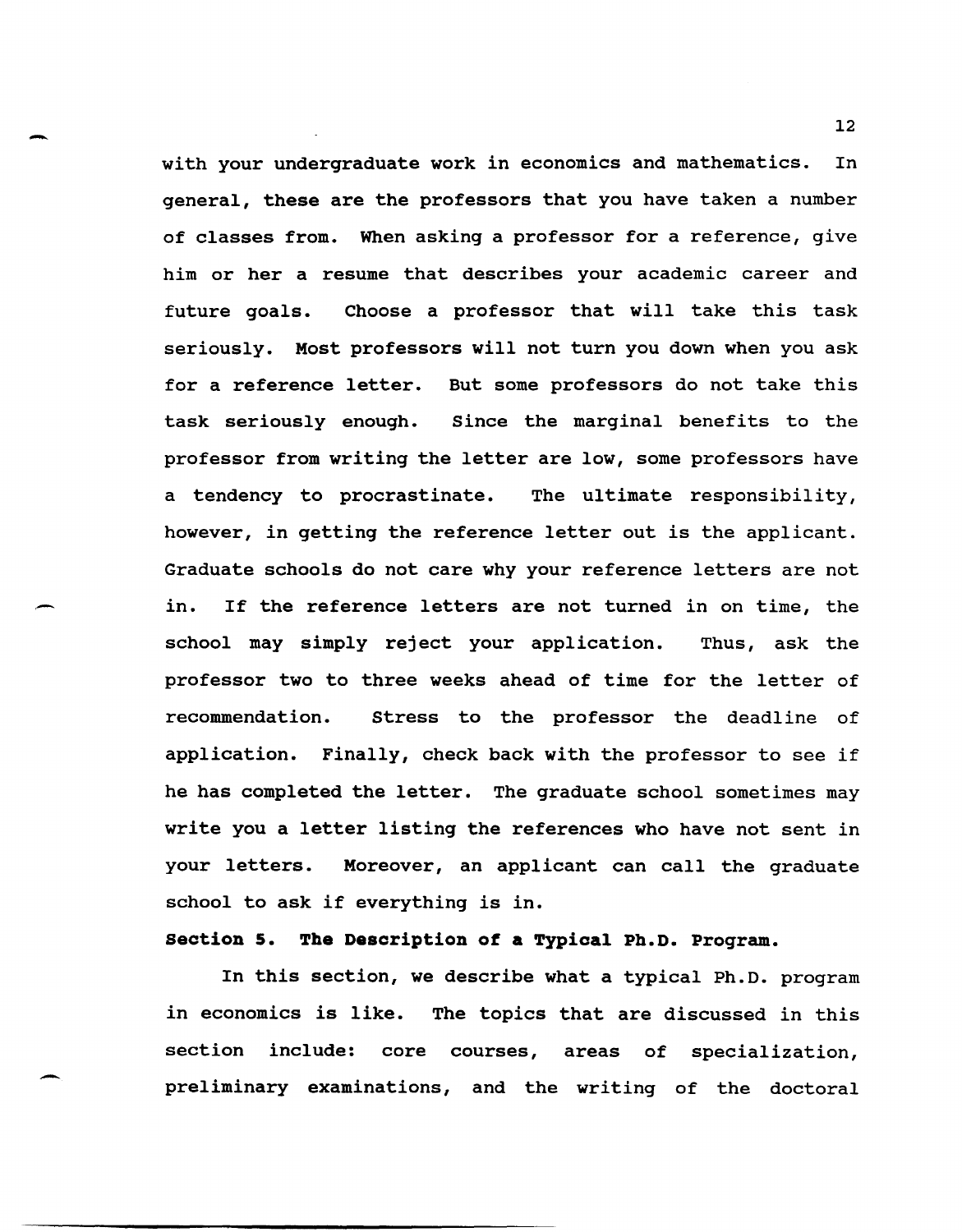thesis. First, the core courses do not differ that much between graduate schools. A graduate student in his first semester will probably take price theory, mathematical analysis for economists, and probability theory. Price theory discusses microeconomics from a rigorous mathematical background. Basically, it relates topics discussed in your undergraduate principle and intermediate microeconomics courses to calculus. For instance, you will be expected to derive the Slutsky income effect from calculus. Mathematical analysis for economists is often offered at graduate schools because the graduate school is trying to ensure that every graduate student has a common background in mathematics. probability theory discusses probability laws, random variables, and probability distributions and how these topics relate to economics.

-

.-

In the second semester, a graduate student may take statistical inference, general equilibrium economics, and macroeconomics. statistical inference discusses hypothesis testing and statistical estimators. General equilibrium economics discusses how markets are related and the Pareto optimality of exchange and production. Macroeconomics rigorously discusses Keynesian, neoclassical, monetarist, and nonmonetarist theories of the economy.

Other courses in the core may include decision theory, theory of economic growth, and econometrics. Decision theory discusses game theory in economics. The theory of economic growth discusses and applies dynamic programming to economic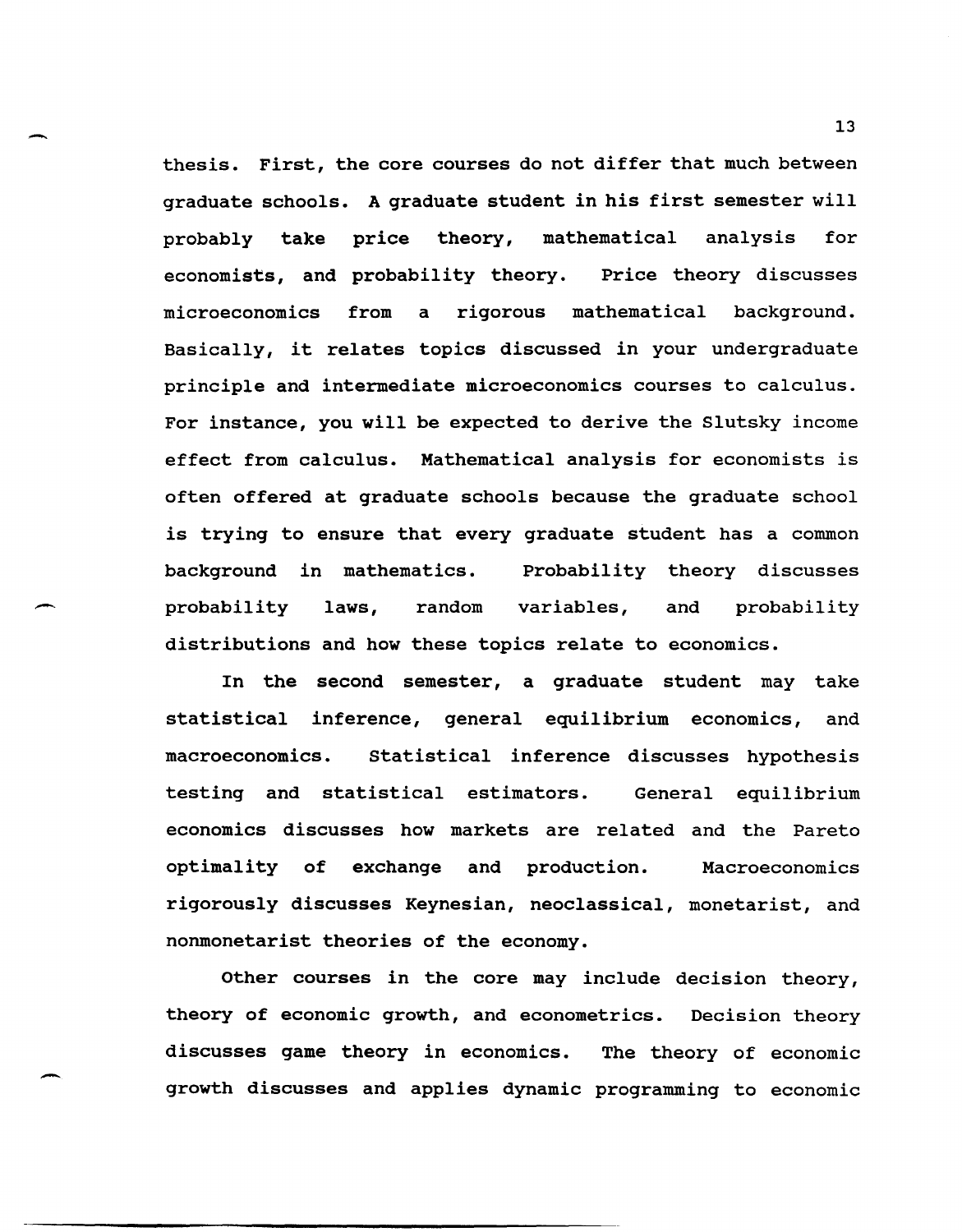topics. Econometrics discusses regression analysis and how to apply it economic data.

-

-

-

The graduate student must also choose courses to satisfy areas of specialization. Most graduate schools require three areas of specialization. A graduate student may choose an area in environmental economics, monetary economics, labor economics, international economics, macroeconomics, mathematical economics, econometrics, experimental economics, economic history, economic education, or a graduate student may choose a related area such as accounting marketing, and management. Usually one of these areas of specialization provide the foundation for the graduate student's own research project, the doctoral dissertation.

In addition to these courses, a graduate student is expected to participate in seminars related to his areas. Usually prominent economists are invited to speak at these seminars on the latest advances in their field. faculty members will share In addition,

what they are working on so that you can get a good idea of who you will ask to sit on your dissertation committee. In addition, these seminars are beneficial because the graduate student has a chance to see how research projects evolve. Many times class work consists of reading only finished papers.

The second topic discussed in this section is preliminary examinations. A graduate student usually takes three preliminaries. A preliminary is a comprehensive examination over the topics a graduate student learns in his classes. The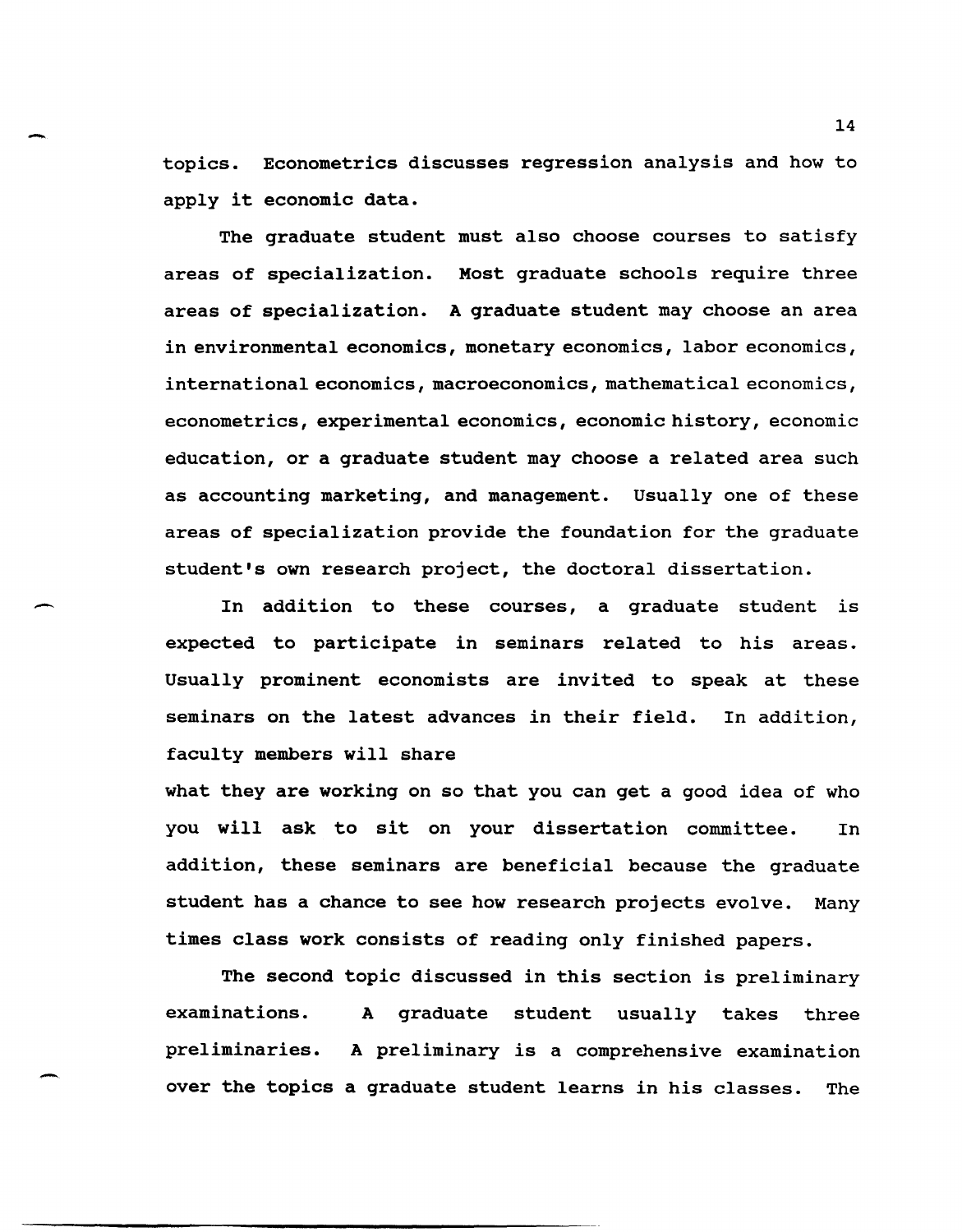examination has a written and oral part. In the oral part, the graduate student is asked to defend his answers on the written part. The first preliminary covers price theory, decision theory, general equilibrium economics, and macroeconomics. It is after the first year of graduate school. The second preliminary covers the quantitative courses, probability, statistical inference, and probability. It is after the fall semester of the second year. The third preliminary covers topics in the graduate student's major area. It is the last requirement before the graduate student starts work on her doctoral thesis.

-

-

-

The final requirement of a Ph.D. program is the doctoral dissertation. The graduate student is expected to carry out an original research project under the supervision of a dissertation committee. The dissertation committee consists of a major chairman, who oversees the graduate student's work, and three other committee members who will read the dissertation and offer suggestions. To start the doctoral thesis, the graduate student picks a major area of specialization and starts to think about a particular research idea in that area. The graduate student then writes a paper on the relevant literature related to that research idea. This literature review will give the graduate student hints on what contribution he can make to the area. After the literature review, the graduate student writes a proposal about what he would like to research. At this point, the graduate student defends his proposal in front of her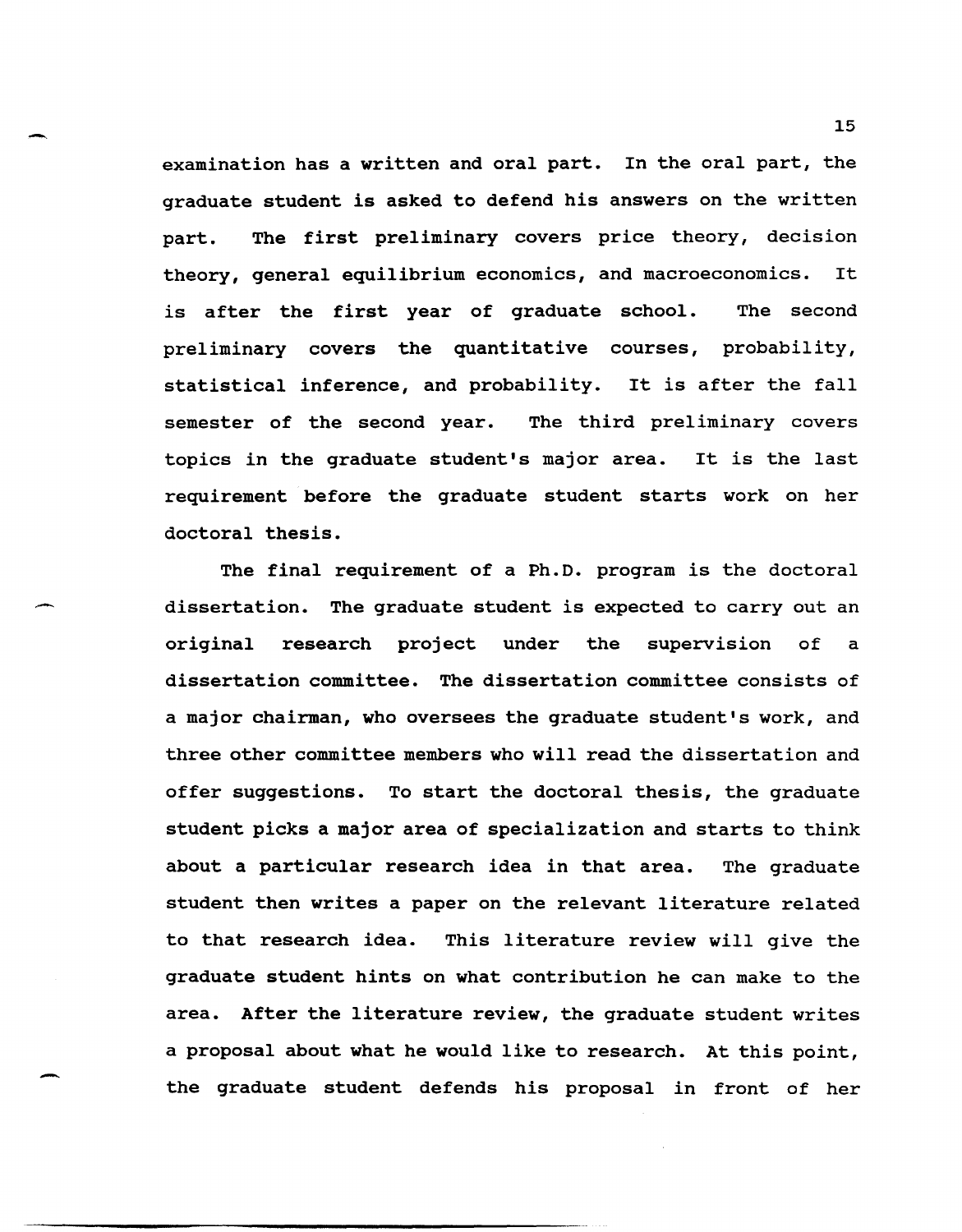committee who offers suggestions on how to improve the proposal. After the proposal defense, the graduate student begins to work on the actual analysis of the problem she has chosen. Writing the dissertation usually takes one year if the graduate student faces no major obstacles.

# **section 6. summary.**

-

-

This essay has been written to provide a prospective graduate student some brief information on several topics that will help him or her select and apply to a graduate program in economics. We have covered information on the opportunity cost of a Ph.D. degree, the requirements needed to get into a graduate school in economics, and how to select and apply to a graduate school in economics. In addition, we have described a typical graduate program in economics. Finally, we have provided the addresses of the top 50 graduate programs in economics.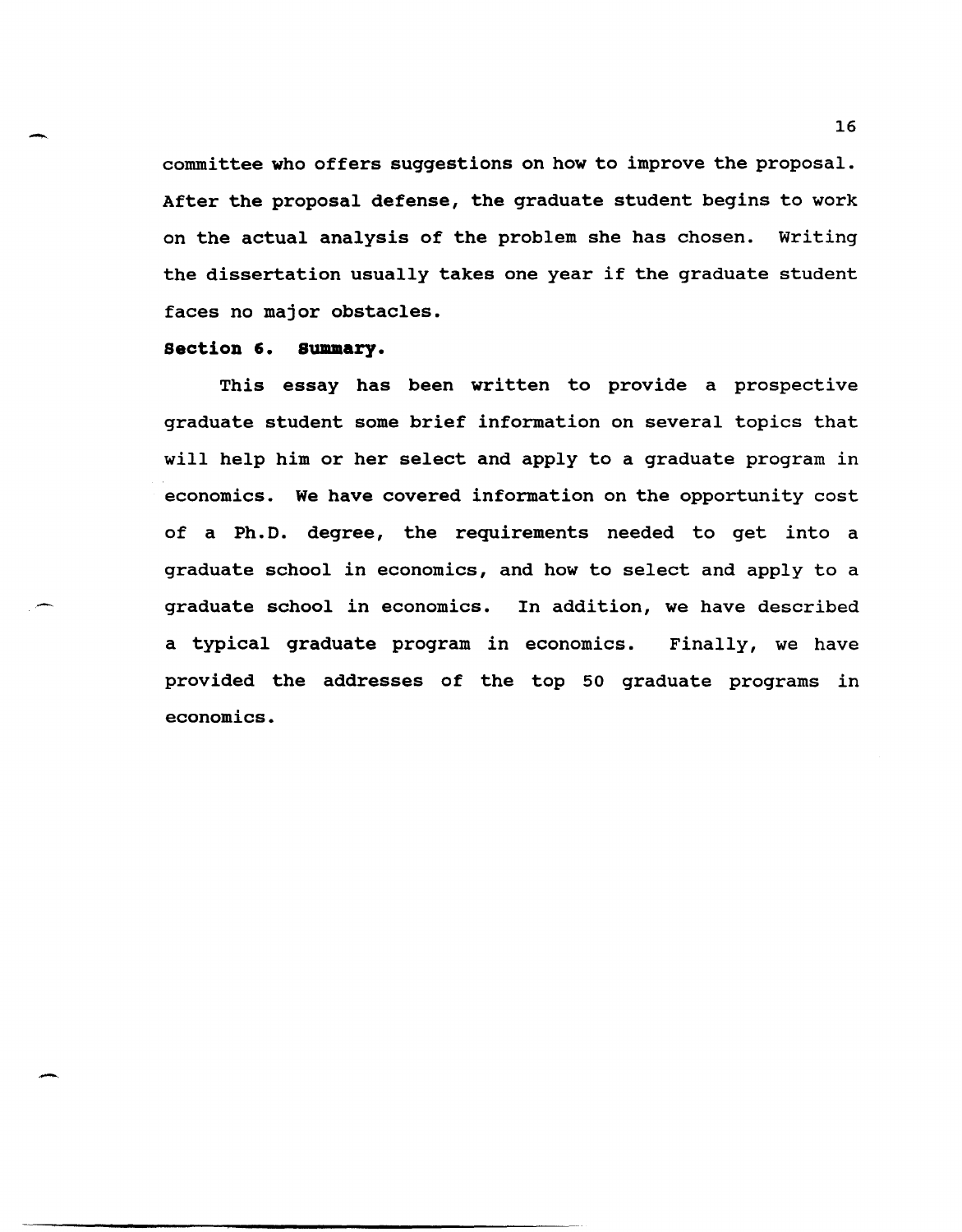#### APPENDIX

#### 1. Chair Department of Economics University of Chicago Chicago, IL 60637

# 2.

-

Chair Department of Economics UC-San Diego La Jolla, Ca 92093

## 3.

Chair Department of Economics Ohio State University Columbus, OH 43210

# 4.

Chair Department of Economics Yale New Haven, Ct 06520

#### 5. Chair Department of Economics Princeton University Princeton, NJ 08544-1017

# 6.

Chair John F. Kennedy School of Government Harvard University Cambridge, MA 02138

#### 7.

Chair Department of Economics University of Iowa Iowa City, IA 52242

# 8.

Chair Department of Economics M.I.T. Cambridge, MA 02139

## 9. Chair Department of Economics

Columbia University New York, NY 10027

#### 10. Chair Graduate School of Business Stanford University Stanford, CA 94305·5015

11. Chair Kellog Graduate School of Management Northwestern University Evanston, III 60208

#### 12. Chair

Department of Economics University of Minnesota Minneapolis, MN 55455

#### 13. Chair Department of Economics University of Rochester Rochester, NY 14627

14. Chair \Jharton School University of Pennsylvania Philadelphia, PA 191046302

15. Chair Department of Economics Tulane University New Orleans, LA 70118

#### 16. Chair Department of Economics Rice University Houston, TX 77251

17. Chair Department of Economics University of California - Los Angeles Los Angeles, CA 90024

#### 18. Chair Department of Economics Rutgers University New Brunswick, NJ 08903-5055

19. Chair Department of Economies New York University New York, NY 10003

20. Chair Department of Economics Texas A&M University College Station, TX 77843-4228

21. Chair 613 Kern Graduate Building Pennsylvania State University University Park, PA 16802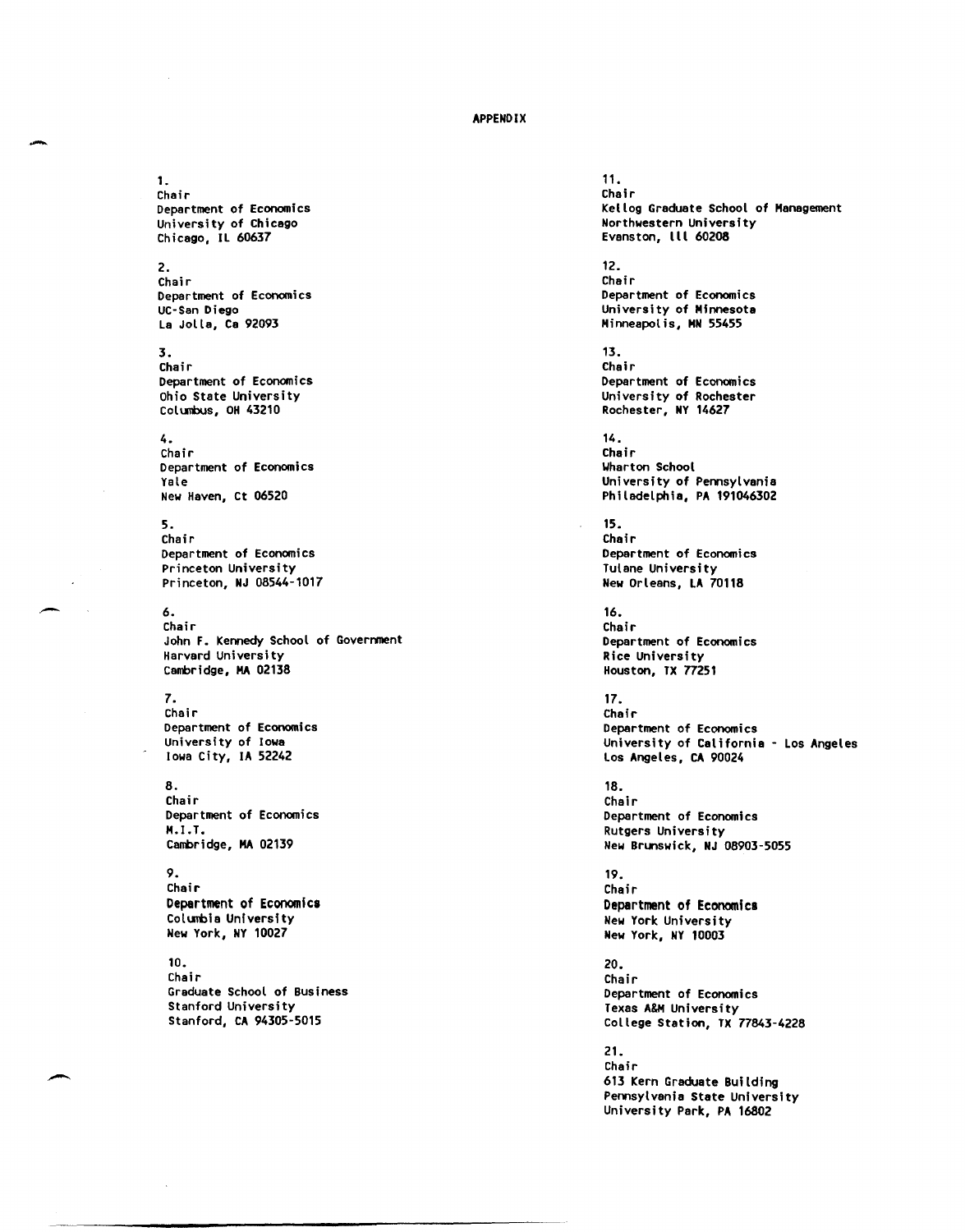#### 22. Chair Department of Economics John Hopkins University ~ashington, D.C. 20036

# 23.

Chair Department of Economics SUNY - Stony Brook Stony Brook, NY 11794

### 24.

Chair Department of Economics University of Wisconsin Madison, WI 53706

## 25.

Chair Graduate School of Industrial Admlnistation Carnegie Mellon University Pittsburgh, PA 15213

# 26.

Chair Department of Economics Cornell University Ithaca, NY 14853-4401

#### 27.

Chair Department of Economics University of Illinois Champaign, IL 61820

# 28.

Chair Department of Economics University of Oregon Eugene, OR 97403

## 29.

Chair Department of Economics University of Washington Seattle, WA 98195

## 30.

Chair Department of Economics University of Virginia Charlottesville, VA 22901

#### 31.

Chair Department of Economics Boston College Chestnut Hill, Ma 02167

### 32.

Chair Department of Economi cs University of Michigan Ann Arbor, MI 48109-1220 33. Chair Department of Economics University of Houston Houston, TX 77204-5882

#### 34. Chair Graduate School of Public Policy Univerity of California Berkley Berkley, CA 94720

35. Chair Department of Economics George Mason University Fairfax, VA 22030

36. Chair Department of Economics Swarthmore College Swarthmore, PA 19081

37. Chair Department of Economics Univerity of North Carolina Chapel Hill, NC 27599-3305

38. Chair Department of Economics University of Maryland College Park, MD 20742

39. Chair Department of Economics Southern Methodist University Dallas, TX 75275

40. Chair Krannert Graduate School of Management Purdue University West Lafayette, IN 47907

41. Chair Department of Economics University of Califonia - Davis Davis, CA 95616

42. Chair Department of Finance and Business Economics Hoffman Hall University of Southern California Los Angeles, CA 90089-1421

43. Chair Department of Economics Duke University Durham, NC *27706* 

-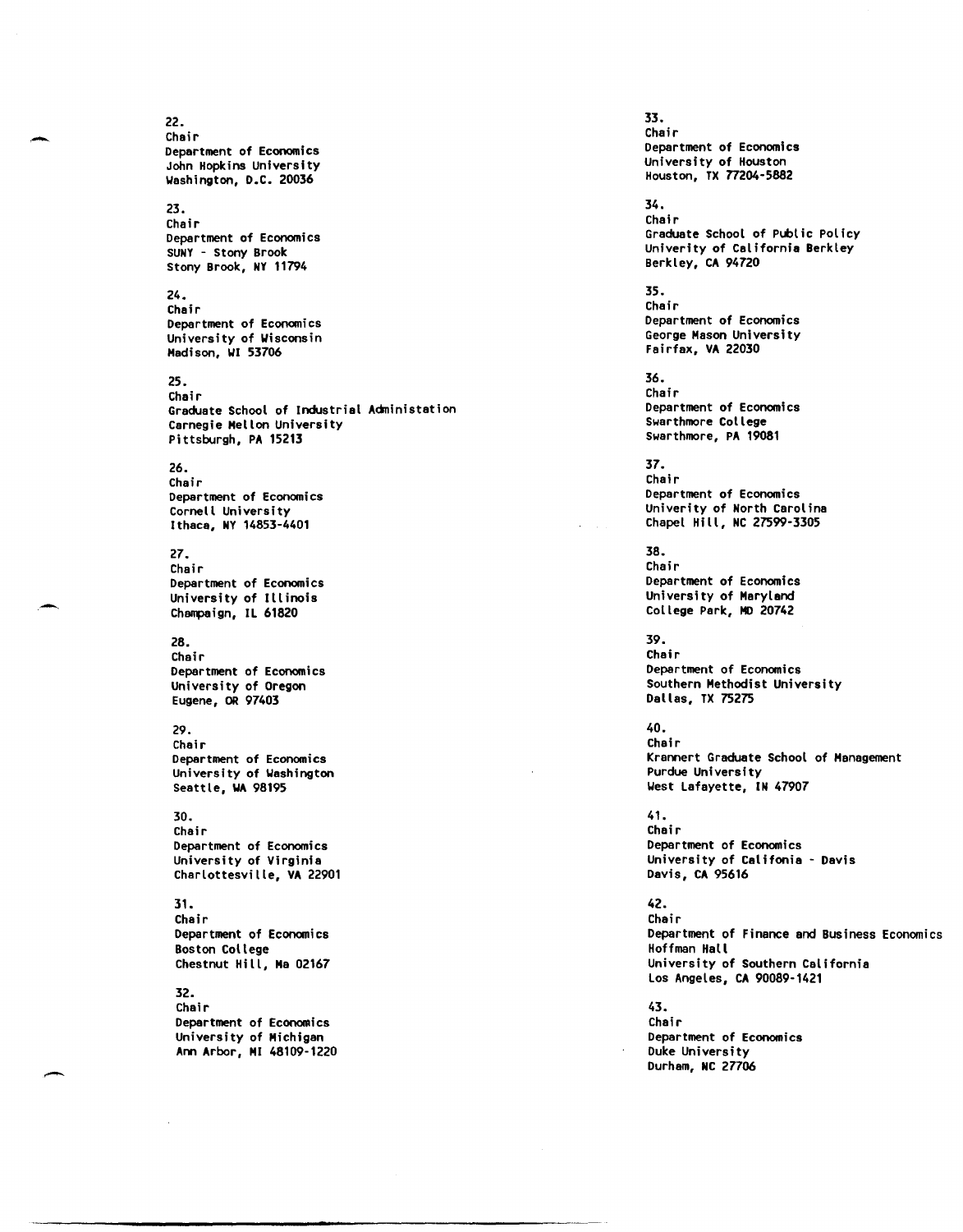44. ,- Chair Department of Economics Brown University Providence, RI 02912

# 45.

Chair Department of Economics University of Georgia Athens, GA 30602

# 46.

Chair Department of Economics University of Wisconsin - Parkside Kenosha, WI 53141

≁

# 47.

Chair Department of Economics American University Washington, D.C. 20016

# 48.

Chair Department of Economics City College of New York New York, NY 10031

# 49.

Chair Department of Economics University of Texas - Austin Austin, TX 78712

## 50.

-

Chair Jacobs Management Center School of Management SUNY - Buffalo Buffalo, NY *14260*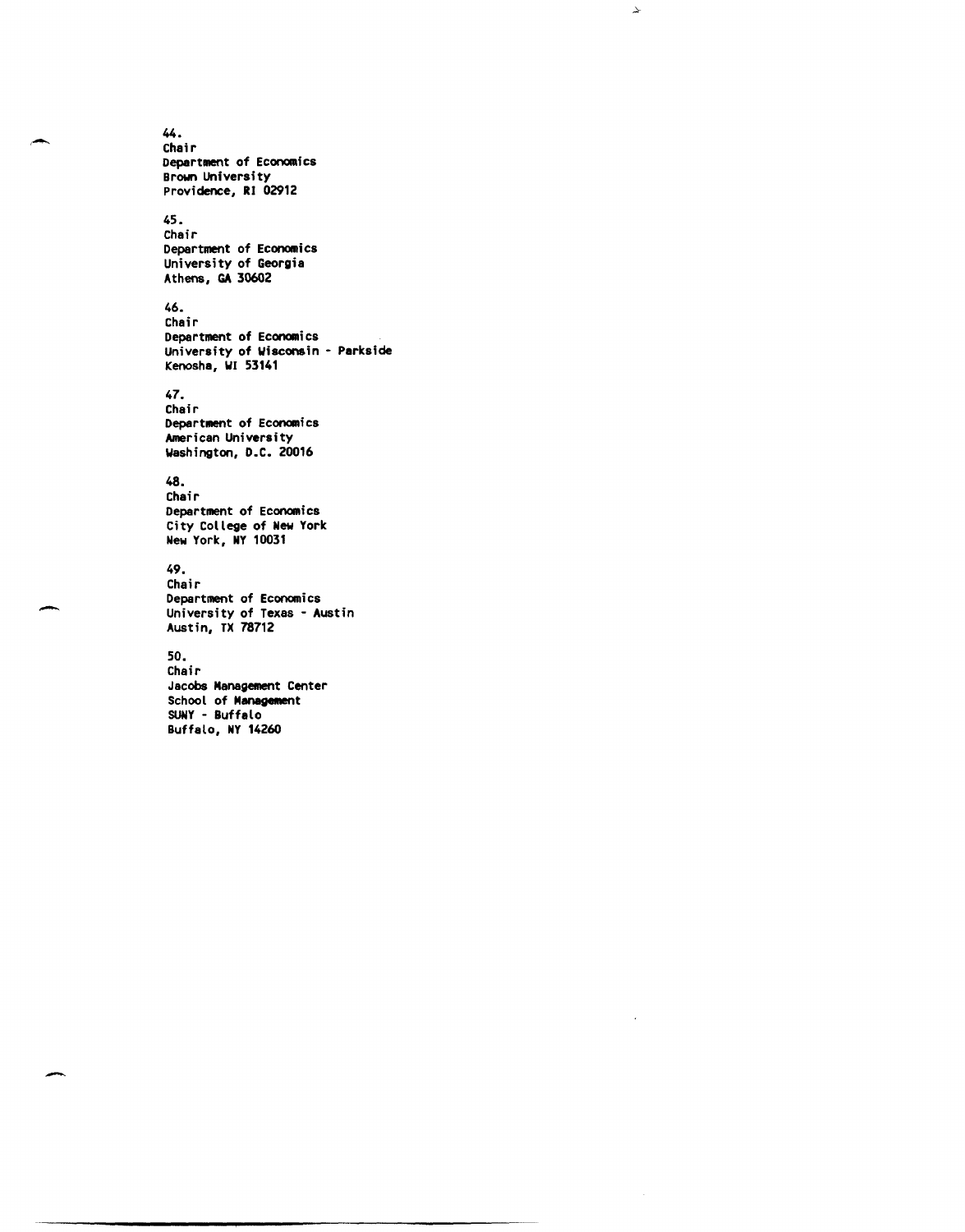# Bibliography

Laband, David N. (1985). "An Evaluation of 50 'Ranked' Economics Departments - by Quantity and Quality of Faculty Publications and Graduate Student Placement and Research Success," Southern Economic Journal. Vol. 52 no. 1, pp. 216-240.

-